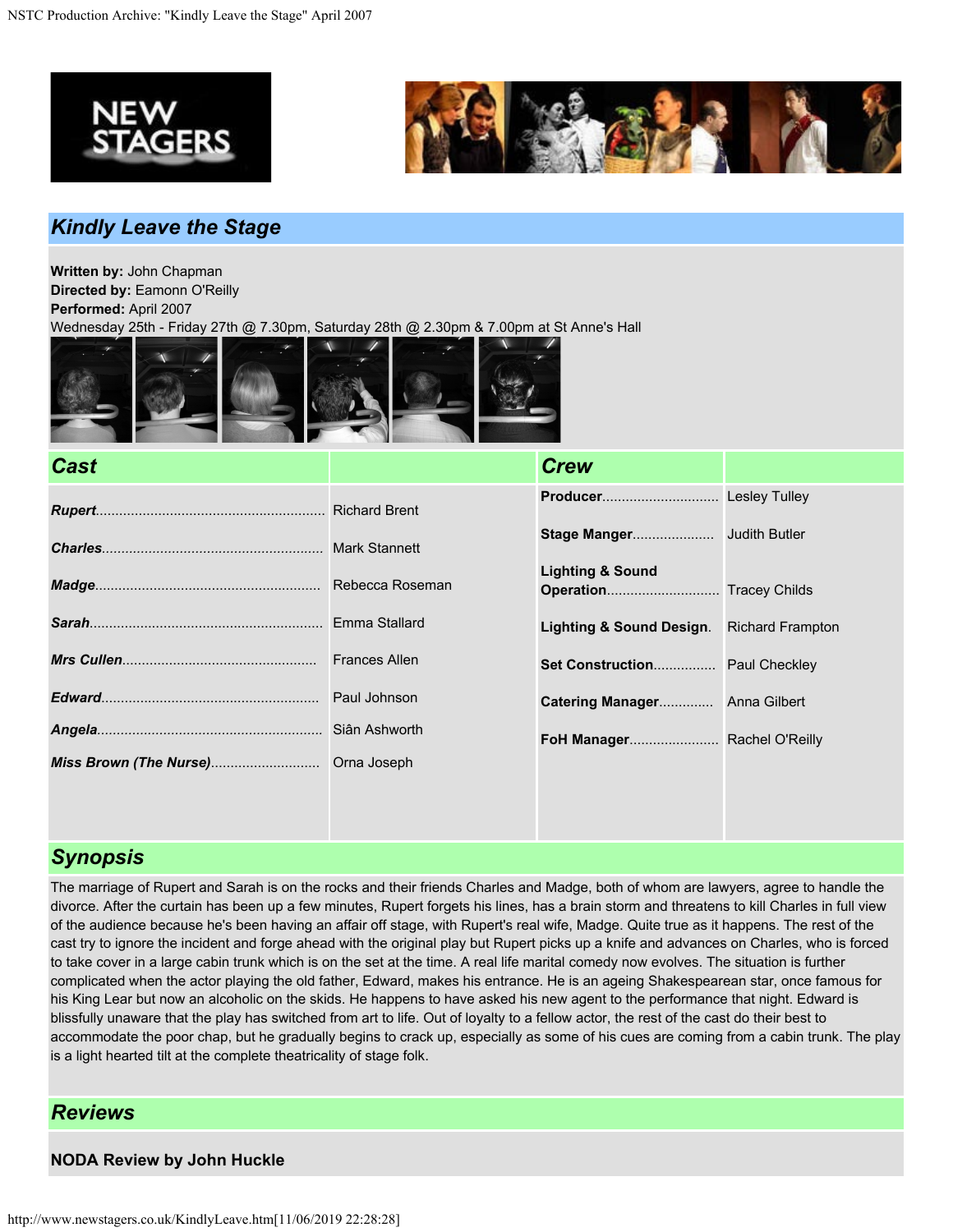#### **SUMMARY**

A deceptive opening gave way to a play within a play and an opportunity for the Club to demonstrate its high production standards. The actors engaged the audience delivering an entertaining story with a clever twist. The production maintained pace, humour and credibility, from a drama that could in many ways have been presented as a one act play. A very enjoyable evening.

#### **REPORT**

The play opened on a seemingly conventional staged dinner party between two couples who had clearly known each other for some time. The set, a traditional box set was beautifully dressed in a way that gave the opening a sense of a family drama with a hint of Priestly or Aykbourne.

The plot developed between the two couples, Madge [ Rebecca Roseman] and her husband Charles [ Mark Stannett] who were the guests of Sarah [ Emma Stallard] and Rupert [Richard Brent] . There was a sense of an uncluttered domesticity almost dullness. It soon became apparent that Sarah and Rupert had decided to divorce. The interesting twist to the opening plot was that Charles and Madge were solicitors and that they would be representing Sarah and Rupert respectively. So far so good, not a play that was going to set the world on fire but one that might be mildly entertaining.

With the arrival of Sarah's mother [ Frances Allen] at about half way through the first act the actors started missing their lines, needing prompts and falling into the nightmare situation that every actor fears - the dialogue loop that you cannot escape.

It was at this point that the audience couldn't quite work out what was happening and started look around for some sort of explanation. The explanation was that the play was a very cleverly written play within a play.

The actors playing the parts of Rupert and Madge were supposedly in real life married to each other and Madge was having a serious affair with Charles. This in turn had caused Rupert to abandon the script and attempt to kill Charles.

As soon as the audience understood the what was going on they were able to focus on a much more interesting piece of drama as Rupert waged war on Charles and was kept in check by the rest of the ensemble who half heartedly tried to stay in role in their opening personas.

I really enjoyed the entrance of Paul Johnson as Mr Cullen, Sarah's father. Paul succeeded in making the old roué swamp the younger players as they attempted to carry on with the original play as if nothing had happened.

The play became a vehicle for revealing the backgrounds of the actors including Rupert's affair with Sarah and that Mr Cullen's career had been less than the crowning glory he had hope for. Ultimately the play reached a stalemate with Rupert having to accept the break down of his marriage and Mr Cullen that he had reached the nadir of his professional career reflecting the sense of impending chaos as the final curtain came down.

The actors all gave excellent portrayals of their characters both in their slightly dull stage roles and as the much more animated actors of the repertory company. There was a positive change in the delivery of their dialogue and physicality.

Rebecca Roseman changed from the dutiful wife into a woman in love which reflected exactly what had happened in her marriage.

Mark Stannett was convincing as the typical hard working solicitor who really doesn't want to be bothered with having to deal with work related problems at home particularly when it isn't quite his field of law. As the skilled actor he played the skilled actor even more convincingly demonstrating to Rupert in a quiet perhaps almost hesitant way that he was quite the better actor and better companion for Madge.

Emma Stallard looked lovely and was convincing as the lover that Rupert had taken, if not on the rebound then perhaps casually. It was clear that she cared significantly more for him than he cared for her.

Richard Brent played his character in a manic crazed fashion that in retrospect had been obvious from the opening of the play. He showed how good he had been at maintaining this characterisation when he was challenged by Charles to do some 'proper' acting.

Frances Allen was excellent as both the slightly over bearing mother and the solid supporter of real acting talent seen from the perspective of an established theatrical career. In many ways she provided a good grounding for both plays.

Paul Johnson was simply excellent as Mr Cullen as he was jolted by various incursions of the new reality of the play. I particularly liked the way he reacted to drinking what he had thought to have been cold tea when it was supposedly real whisky. I also loved the way that he suddenly launched into his famous King Lear moment with real conviction and gusto. The Lear speech had been well chosen by the playwright to represent the madness and disappointment of old men

The stage manager [Siân Ashworth] provided a convincing portrayal of those hard working folk forever having to rescue something somewhere usually with gaffer tape. I particularly liked the duty first aid officer [Orna Joseph] whose dogged longsuffering determination so closely reflected the real life counterpart. Both parts added to the credibility of the play.